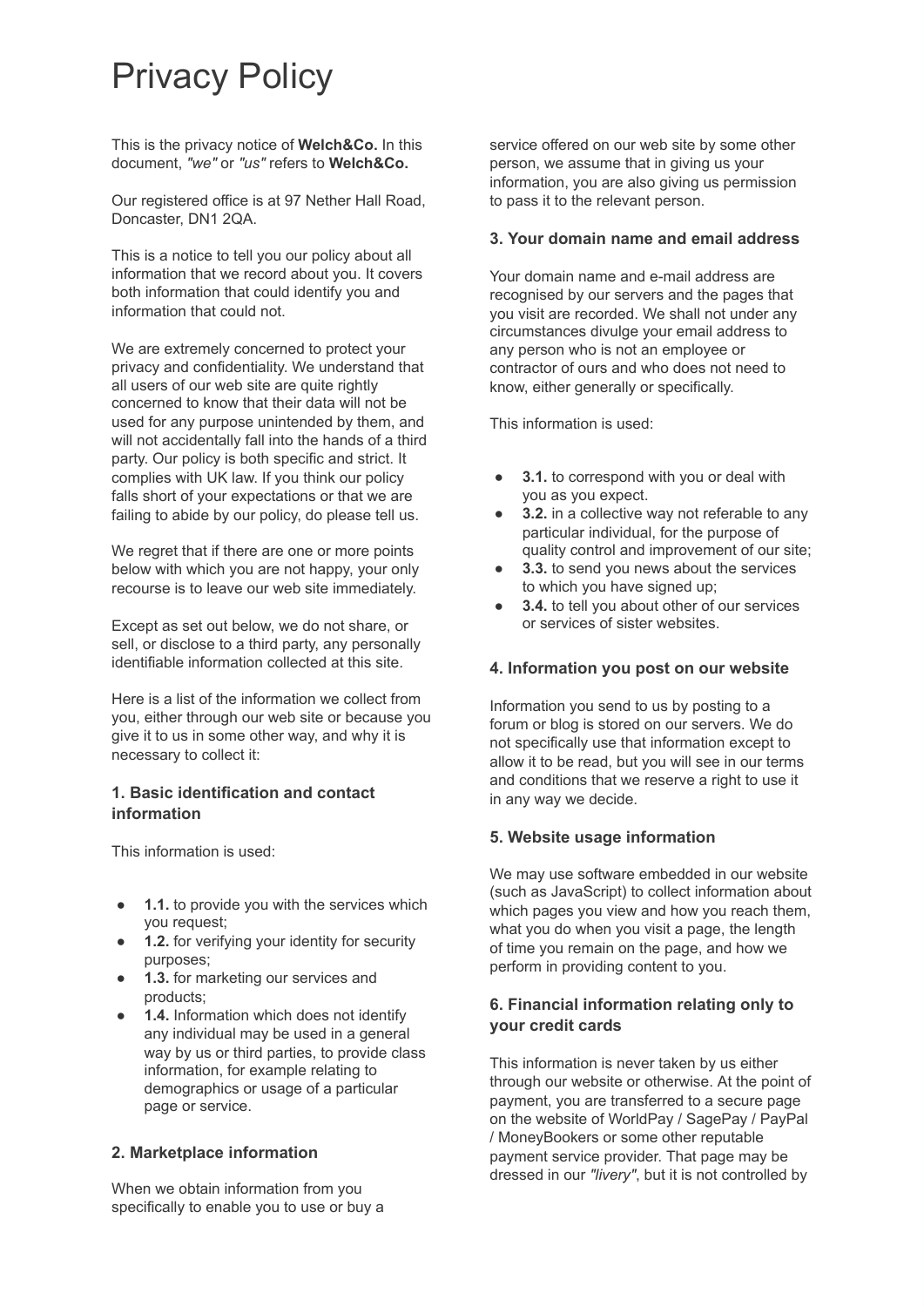us. Our staff and contractors never have access to it.

# **7. Note on padlock symbols and other trust marks**

Many companies offer certification and an icon or other small graphic to prove to site visitors that the site is safe. Some certify to a high level of safety. We do not handle information about your credit card so do not subscribe to any such service. However, we suggest you assess this notice to judge that we do take your privacy seriously.

## **8. Financial information about your direct debit or your credit cards**

When you have agreed to set up a direct debit arrangement, the information you have given to us is passed to our own bank for processing according to our instructions. We do keep a copy.

We are registered under the direct debit guarantee scheme. This provides for the customer's bank to refund disputed payments without question, pending further investigation. Direct debits can only be set up for payments to beneficiaries that are approved *"originators"* of direct debits. In order to be approved, these beneficiaries are subjected to careful vetting procedures. Once approved, they are required to give indemnity guarantees through their banks.

# **9. Credit reference**

To assist in combating fraud, we share information with credit reference agencies so far as it relates to clients or customers who instruct their credit card issuer to cancel payment to us without having first provided an acceptable reason to us and given us the opportunity to refund their money.

#### **10. Business and personal information**

This includes all information given to us in the course of your business and ours, such as information you give us in your capacity as our client. We undertake to preserve the confidentiality of the information and of the terms of our relationship. It is not used for any other purpose. We expect you to reciprocate this policy.

We keep information which forms part of our business record for a minimum of six years. That is because we may need it in some way to support a claim or defence in court. That is also the period within which our tax collecting authorities may demand to know it.

## **11. Third party advertising**

Third parties may advertise on our website. In doing so, those parties, their agents or other companies working for them may use technology that automatically collects your IP address when they send an advertisement that appears on our site to your browser. They may also use other technology such as cookies or JavaScript to personalise the content of, and to measure the performance of their adverts. We do not have control over these technologies or the data that these parties obtain. Accordingly, this privacy notice does not cover the information practices of these third parties.

## **12. Cookies**

Cookies are small text files that are placed on your computer's hard drive through your web browser when you visit any web site. They are widely used to make websites work, or work more efficiently, as well as to provide information to the owners of the site.

Like all other users of cookies, we may request the return of information from your computer when your browser requests a web page from our server. Cookies enable our web server to identify you to us, and to track your actions and the pages you visit while you use our website. The cookies we use may last for a single visit to our site (they are deleted from your computer when you close your browser), or may remain on your computer until you delete them or until a defined period of time has passed.

Although your browser software enables you to disable cookies, we recommend that you allow the use of cookies in order to take advantage of the features of our website that rely on their use. If you prevent their use, you will not be able to use all the functionality of our website. Here are the ways we may use cookies:

- **12.1.** to record whether you have accepted the use of cookies on our web site. This is solely to comply with the law. If you have chosen not to accept cookies, we will not use cookies for your visit, but unfortunately, our site will not work well for you.
- 12.2. to allow essential parts of our web site to operate for you.
- 12.3. to operate our content management system.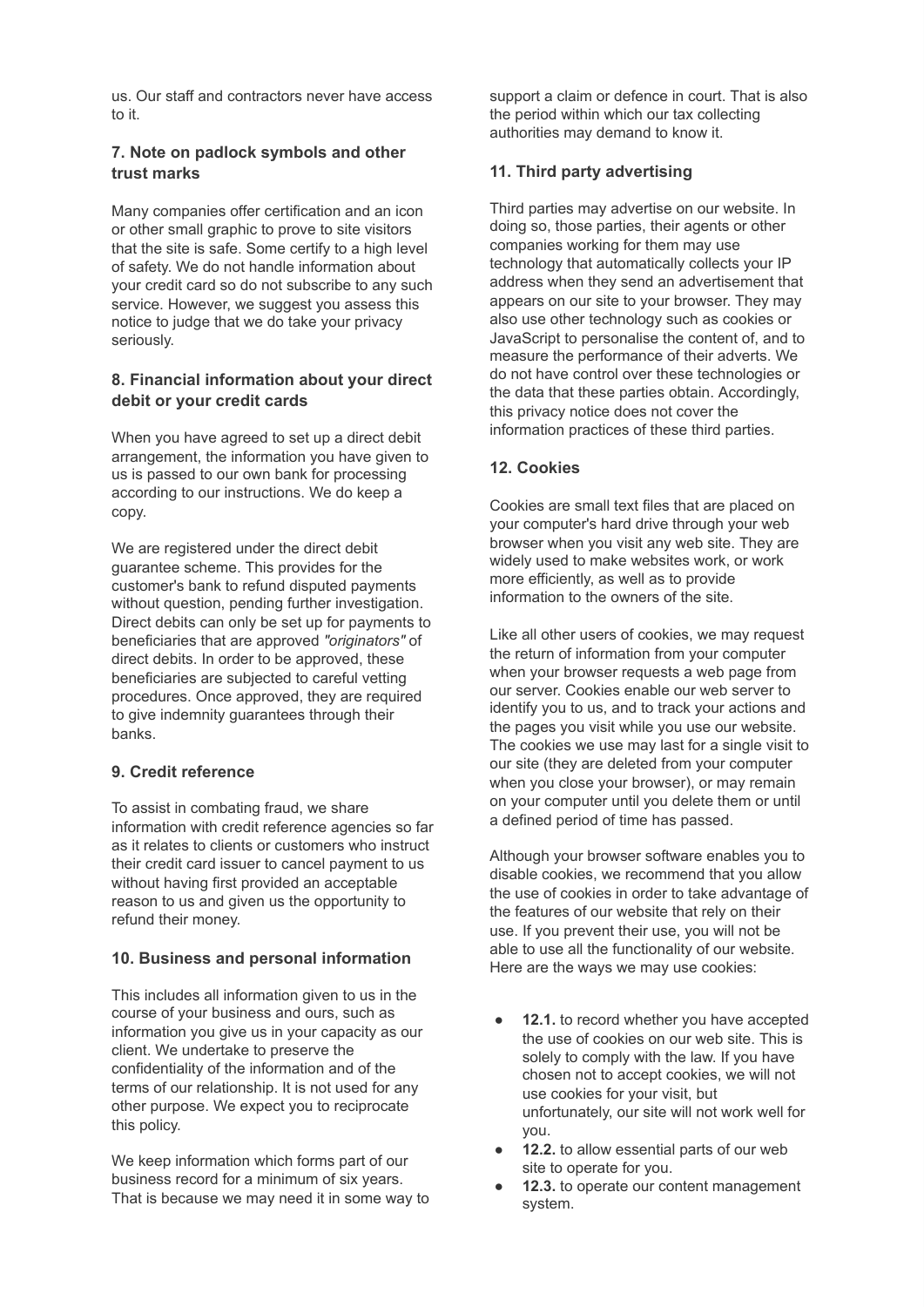- **12.4.** to operate the online notification form - the form that you use to contact us for any reason. This cookie is set on your arrival at our web site and deleted when you close your browser.
- **12.5.** to enhance security on our contact form. It is set for use only through the contact form. This cookie is deleted when you close your browser.
- **12.6.** to collect information about how visitors use our site. We use the information to improve your experience of our site and enable us to increase sales. This cookie collects information in an anonymous form, including the number of visitors to the site, where visitors have come to the site from, and the pages they visited.
- **12.7.** to record that a user has viewed a webcast. It collects information in an anonymous form. This cookie expires when you close your browser.
- **12.8.** to record your activity during a web cast. For example, as to whether you have asked a question or provided an opinion by ticking a box. This information is retained so that we can serve your information to you when you return to the site. This cookie will record an anonymous ID for each user, but it will not use the information for any other purpose. This cookie will last for a period of time after which it will delete automatically.
- **12.9.** to store your personal information so that you do not have to provide it afresh when you visit the site next time. This cookie will last for a period of time after which it will delete automatically.
- **12.10.** to enable you to watch videos we have placed on YouTube. YouTube will not store personally identifiable cookie information when you use YouTube's privacy-enhanced mode.

# **13. Calling our office**

When you call our office, we may collect Calling Line Identification (CLI) information. We use this information to help improve the efficiency and effectiveness of our help line.

## **14. Sending a message to our support system**

When you send a message, we collect the data you have given to us in that message in order to obtain confirmation that you are entitled to receive the information and to provide to you the information you need. We record your request and our reply in order to increase the

efficiency of our business / organisation. We may keep personally identifiable information associated with your message, such as your name or email address.

## **15. Complaining**

When we receive a complaint, we record all the information you have given to us. We use that information to resolve your complaint. If your complaint reasonably requires us to contact some other person, we may decide to give to that other person some of the information contained in your complaint. We do this as infrequently as possible, but it is a matter for our sole discretion as to whether we do give information, and, if we do, what that information is.

We may also compile statistics showing information obtained from this source to assess the level of service we provide, but not in a way that could identify you or any other person.

# **16. Third party content**

Our website is a publishing medium in that anyone may register and then publish information about himself or some other person. We do not moderate or control what is posted. If you complain about any of the content on our website, we shall investigate your complaint. If we feel it may be justified, we shall remove it while we investigate. Free speech is a fundamental right, so we have to make a judgement as to whose right will be obstructed: yours, or that of the person who posted the content which offends you. If we think your complaint is vexatious or without any basis, we shall not correspond with you about it.

# **17. Job application and employment**

If you send us information in connection with a job application, we may keep it for up to three years in case we decide to contact you at a later date.

If we employ you, we collect information about you and your work from time to time throughout the period of your employment. This information will be used only for purposes directly relevant to your employment. After your employment has ended, we will keep your file for six years before destroying or deleting it.

# **18. Content you provide to us**

If you provide information to us with a view to it being read, copied, downloaded or used by